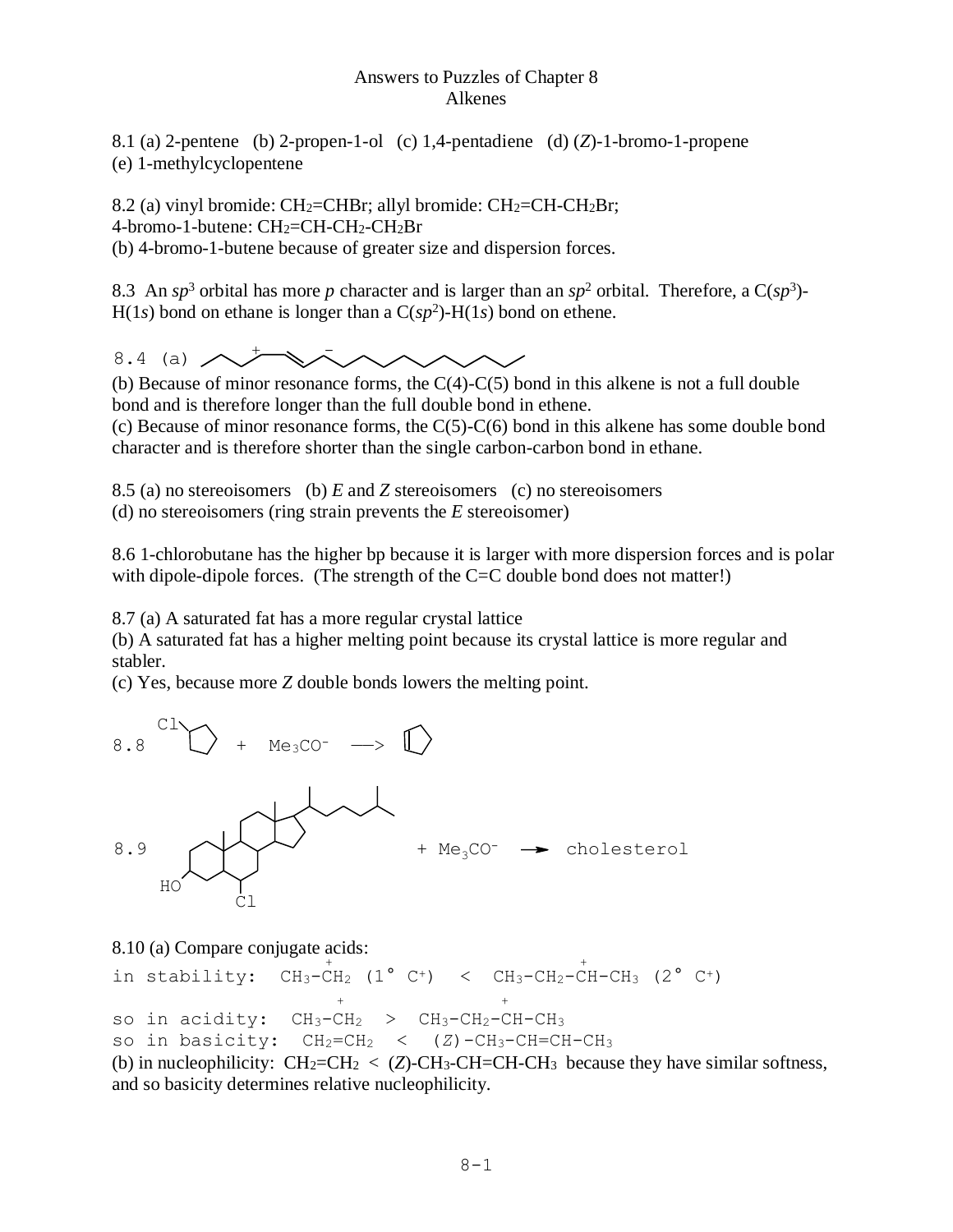

8.13 During hydrogenation one  $\pi$  bond (from C=C) and one  $\sigma$  bond (H-H) are lost, while two  $\sigma$ bonds (C-H) are gained. The net change is the loss of one  $\pi$  bond and a gain of one  $\sigma$  bond. Since  $\sigma$  bonds tend to be stronger than  $\pi$  bonds, it is not surprising that the reaction is exothermic.

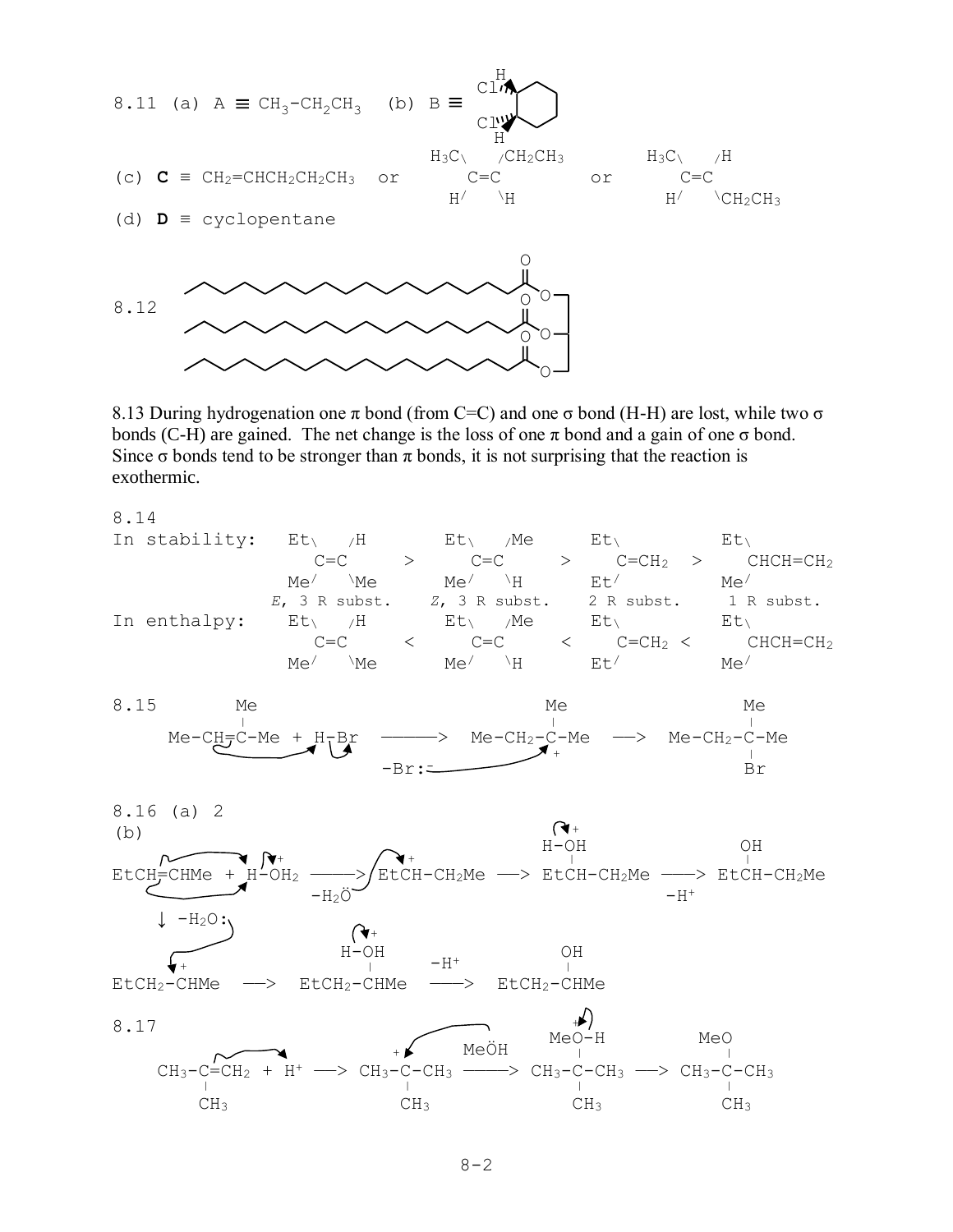

8.23 (a) The initial brown color of Br<sub>2</sub> fades. (b) It has a ring instead of a  $\pi$  bond.

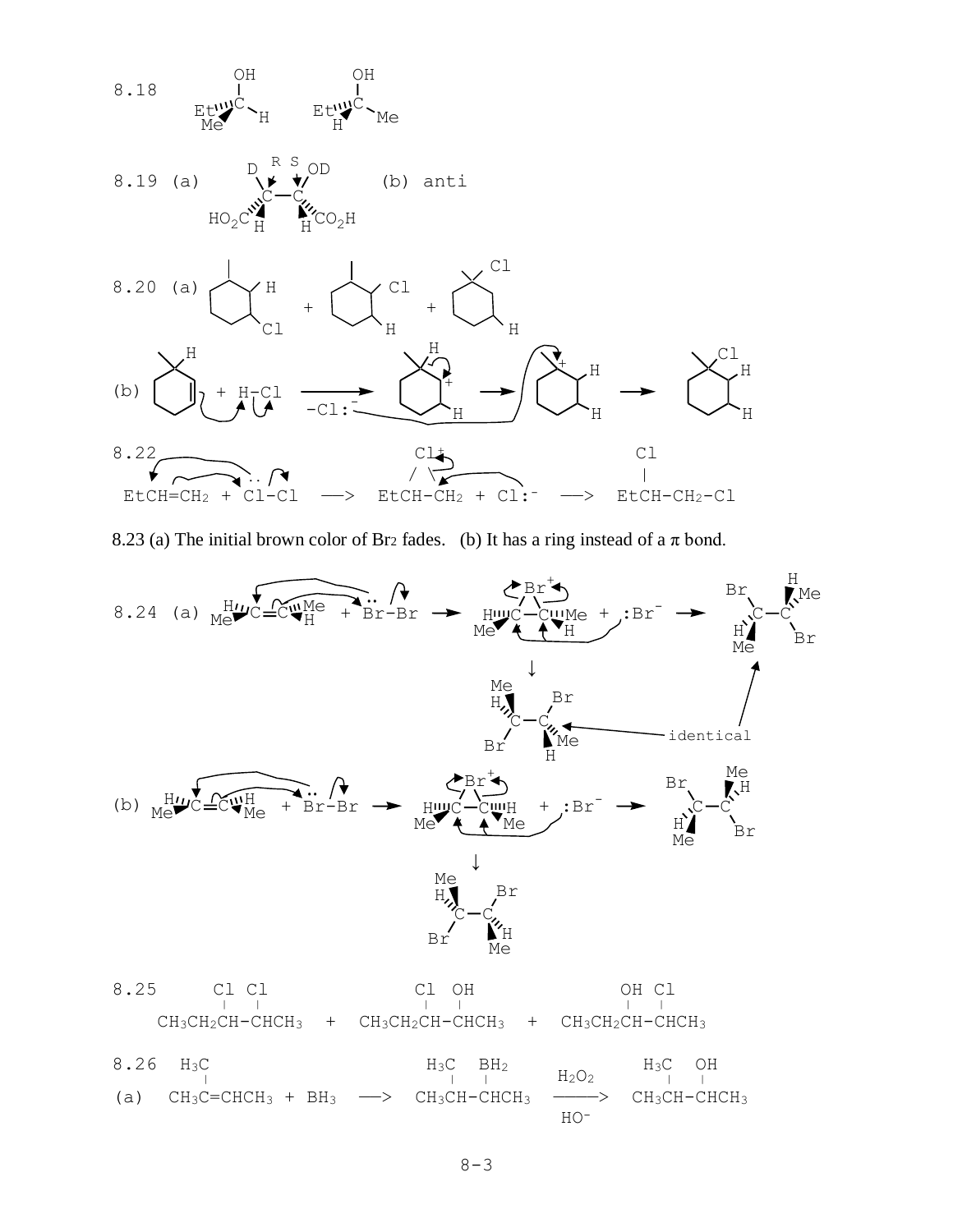H<sub>3</sub>C  
\n(b) CH<sub>3</sub>C=CHCH<sub>3</sub> + aq. H<sub>2</sub>SO<sub>4</sub> → CH<sub>2</sub>CH<sub>2</sub>CH<sub>3</sub>  
\n8.27 
$$
\frac{Bt}{Me}\psi C=C\psi_{Me}^{H} + BH_{3}
$$
 →  $\frac{B}{E\psi_{Me}^{2}}\psi_{me}^{C} - \psi_{Me}^{C} + \frac{Bt}{E\psi_{Me}^{C}}\psi_{me}^{C} + \frac{Bt}{E\psi_{Me}^{C}}\psi_{me}^{C} + \frac{Bt}{E\psi_{Me}^{C}}\psi_{me}^{C} + \frac{Bt}{E\psi_{Me}^{C}}\psi_{me}^{C} + \frac{Bt}{E\psi_{Me}^{C}}\psi_{me}^{C} + \frac{Bt}{E\psi_{Me}^{C}}\psi_{me}^{C} + \frac{Bt}{E\psi_{Me}^{C}}\psi_{me}^{C} + \frac{Bt}{E\psi_{Me}^{C}}\psi_{me}^{C} + \frac{Bt}{E\psi_{Me}^{C}}\psi_{me}^{C} + \frac{Bt}{E\psi_{Me}^{C}}\psi_{me}^{C} + \frac{Bt}{E\psi_{Me}^{C}}\psi_{me}^{C} + \frac{Bt}{E\psi_{Me}^{C}}\psi_{me}^{C} + \frac{Bt}{E\psi_{Me}^{C}}\psi_{me}^{C} + \frac{Bt}{E\psi_{Me}^{C}}\psi_{me}^{C} + \frac{Bt}{E\psi_{Me}^{C}}\psi_{me}^{C} + \frac{Bt}{E\psi_{Me}^{C}}\psi_{me}^{C} + \frac{Bt}{E\psi_{Me}^{C}}\psi_{me}^{C} + \frac{Bt}{E\psi_{Me}^{C}}\psi_{me}^{C} + \frac{Bt}{E\psi_{Me}^{C}}\psi_{me}^{C} + \frac{Bt}{E\psi_{Me}^{C}}\psi_{me}^{C} + \frac{Bt}{E\psi_{Me}^{C}}\psi_{me}^{C} + \frac{Bt}{E\psi_{Me}^{C}}\psi_{me}^{C} + \frac{Bt}{E\psi_{Me}^{C}}\psi_{me}^{C} + \frac{Bt}{E\psi_{Me}^{C}}\psi_{me}^{C} + \frac{Bt}{E\psi_{Me}^{C}}\psi_{me}^{C} + \frac{Bt}{E\psi_{Me}^{C}}\$ 

8.33 (a) e.g., 1-butene:  $CH_2=CHCH_2CH_3$  (b) 6-bromo-2-hexene: BrCH<sub>2</sub>CH<sub>2</sub>CH<sub>2</sub>CH=CHCH<sub>3</sub>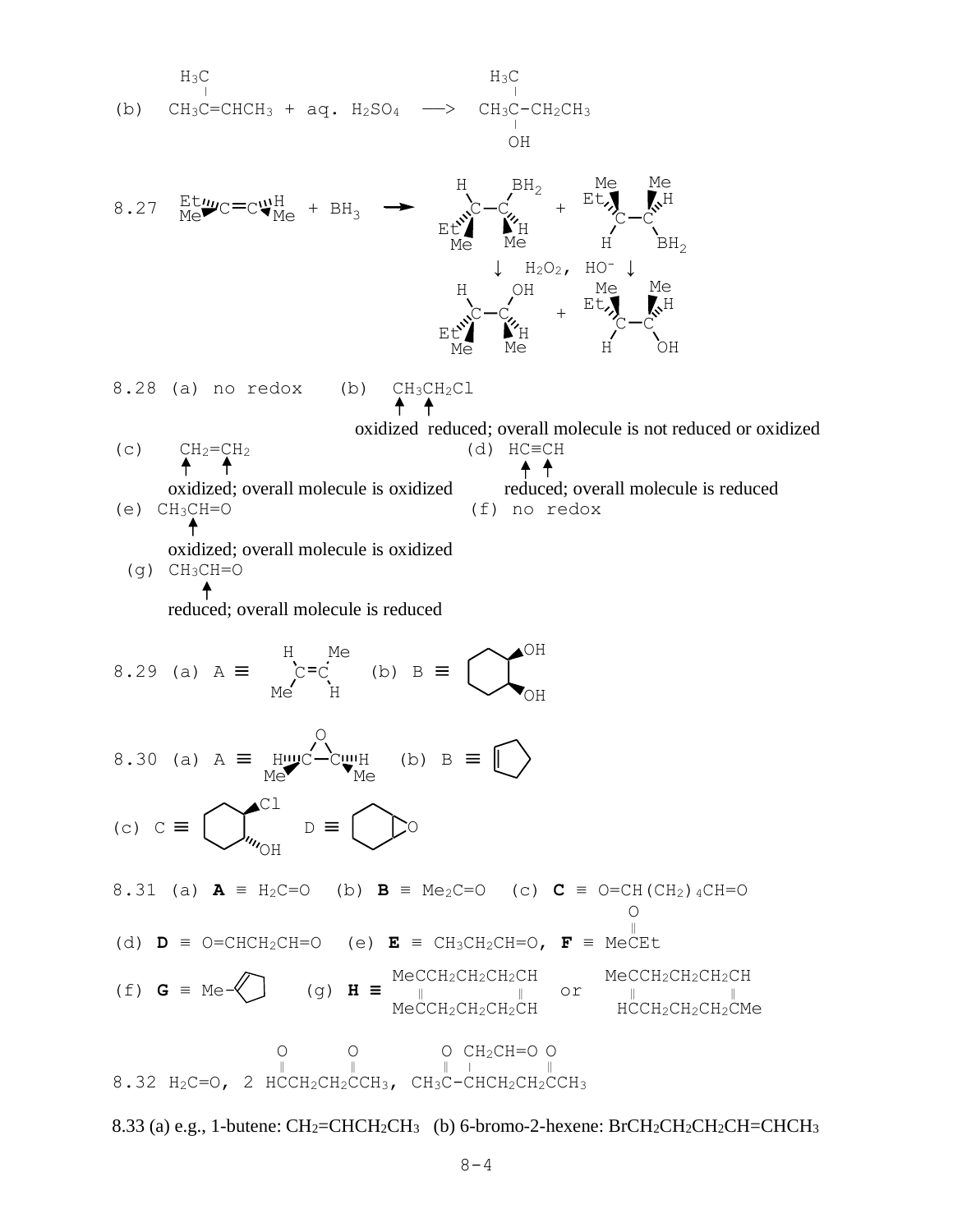**Ether State Controller State Controller** 

(e) 3-cycloheptenol: 
$$
\bigodot
$$
OH

8.34 (a) in bp:  $CH_3-CH=CH_2$  <  $HOCH_2-CH=CH_2$  because the 2nd chemical has H "bonds". (b) in H<sub>2</sub>O solubility: CH<sub>3</sub>-CH=CH<sub>2</sub> < HOCH<sub>2</sub>-CH=CH<sub>2</sub> because the 2nd chemical is polar.

8.35 (a)  $CH_3-CH_2-CH_2-CH_2-Cl$  +  $(CH_3)$  3CO<sup>-</sup>  $\longrightarrow$   $CH_3-CH_2-CH=CH_2$ (b)  $CH_3-CHBr-CH_2-CH_3 + (CH_3)$ <sub>3</sub>CO<sup>-</sup>  $\longrightarrow$  CH<sub>3</sub>-CH=CH-CH<sub>3</sub> (+ 1-butene) (c) I  $\rm CH_3$ +  $\left(\text{CH}_3\right)_3\text{CO}^ \rightarrow$   $\left(\right.\rightarrow\right)-\text{CH}_3$ (d)  $\overline{C}H_3$ Cl + Me<sub>3</sub>CO<sup>-</sup>  $\rightarrow$   $\geq$   $\geq$  CH<sub>3</sub> (+  $\parallel$   $\geq$  CH<sub>3</sub>)

8.36 To increase its surface area, so that more catalyst is exposed to other reactants.

8.37 (a) CH3 CH3 CH<sup>3</sup> <sup>|</sup> <sup>|</sup> <sup>|</sup> CH2=C-CH2-CH<sup>3</sup> or CH3-C=CH-CH<sup>3</sup> or CH3-CH-CH=CH<sup>2</sup> A B C

(b) C would yield the most energy because its  $C=C$  has the fewest (1) C substituents.

(c) B would yield the least energy because its  $C=C$  has the most (3) C substituents.

8.38 (a) e.g., 
$$
CH_3-CH=CH-CH_2-CH_3 + HI \longrightarrow CH_3-CH_2-CHI-CH_2-CH_3 + CH_3-CHI-CH_2-CH_3
$$

(b) This example does not violate Markovnikov's rule because both doubly bonded Cs of the alkene have the same number of Hs (and give equally stable 2° carbocations).

8.39 CH<sub>3</sub> CH<sub>3</sub> 
$$
\overrightarrow{CH_3}
$$
  $\overrightarrow{CH_2CH_3}$   $\overrightarrow{CH_3C-CH_2CH_3}$   $\overrightarrow{CH_3C-CH_2CH_3}$   $\overrightarrow{CH_3C}$   $\overrightarrow{CH_3C}$   $\overrightarrow{CH_3C}$   $\overrightarrow{CH_3C}$   $\overrightarrow{CH_3}$   $\overrightarrow{CH_3}$   $\overrightarrow{CH_3}$   $\overrightarrow{CH_3}$   $\overrightarrow{CH_3}$   $\overrightarrow{CH_3}$   $\overrightarrow{CH_3}$   $\overrightarrow{CH_3}$   $\overrightarrow{CH_3}$   $\overrightarrow{CH_3}$   $\overrightarrow{CH_3}$   $\overrightarrow{CH_3}$   $\overrightarrow{CH_3}$   $\overrightarrow{H_0}$   $\overrightarrow{H_0}$   $\overrightarrow{H_0}$   $\overrightarrow{H_0}$   $\overrightarrow{H_0}$   $\overrightarrow{H_0}$   $\overrightarrow{H_2O}$   $\overrightarrow{H_2O}$   $\overrightarrow{H_2O}$   $\overrightarrow{H_2O}$   $\overrightarrow{H_1}$   $\overrightarrow{H_2O}$   $\overrightarrow{H_1}$   $\overrightarrow{H_2O}$   $\overrightarrow{H_1}$   $\overrightarrow{H_1}$   $\overrightarrow{H_1}$   $\overrightarrow{H_1}$   $\overrightarrow{H_1}$   $\overrightarrow{H_1}$   $\overrightarrow{H_1}$   $\overrightarrow{H_1}$   $\overrightarrow{H_1}$   $\overrightarrow{H_1}$   $\overrightarrow{H_1}$   $\overrightarrow{H_1}$   $\overrightarrow{H_1}$   $\overrightarrow{H_1}$   $\overrightarrow{H_1}$   $\overrightarrow{H_1}$   $\overrightarrow{H_1}$   $\overrightarrow{H_1}$   $\overrightarrow{H_1}$   $\overrightarrow{H_1}$   $\overrightarrow{H_1}$   $\overrightarrow{H_1}$   $\overrightarrow{H_1}$   $\overrightarrow{H_1}$   $\overrightarrow{H_$ 

The Fs create a  $\delta$ +, which destabilizes the 1st C<sup>+</sup> more than the 2nd C<sup>+</sup>, whose + is more distant.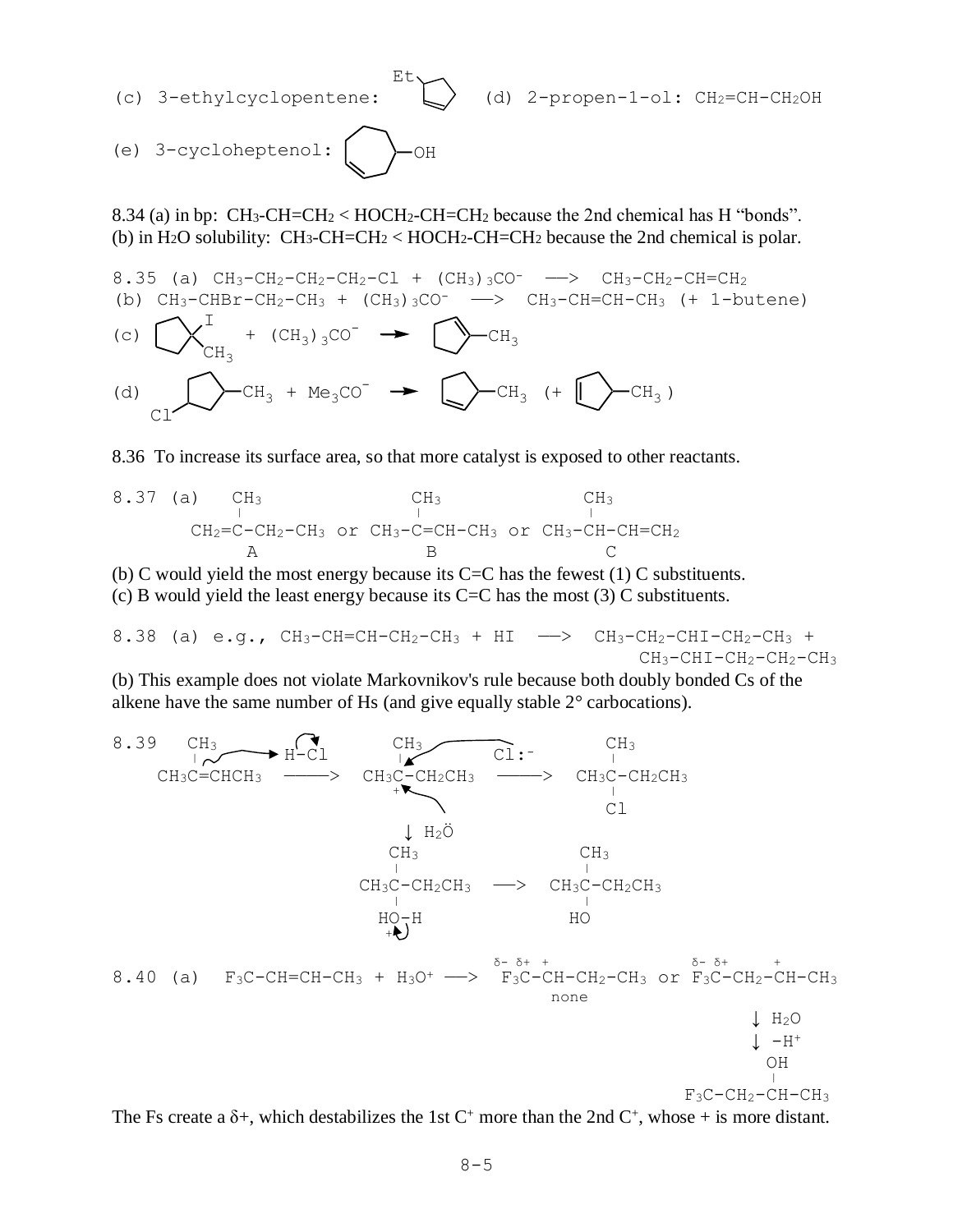(b) This reaction violates Markovnikov's rule, which predicts the formation of both isomers.

8.41 (a) 
$$
H_3C
$$
  
  $H_3C$   
  $CH_3$   
  $H_2SO_4$   $\rightarrow$   $H_3C$   
  $H_3C$   
  $H_3C$   
  $H_3C$   $H_3C$ 

(b) The 2 stereoisomer products are diastereomers because only 1 of 2 chiral atoms is inverted.



8.43 C<sub>5</sub>H<sub>9</sub>BrO:  $(2 \times 5 + 2 - (9 + 1))/2 = 1 \pi$  bond or ring. Here there is 1 ring because the reactant's  $\pi$  bond has reacted.



8.44 (a) CH<sup>3</sup> <sup>+</sup> Cl<sup>2</sup> Cl Cl CH<sup>3</sup> Cl CH3 Cl +

(b) The two products are enantiomers.

$$
8.45 \sum_{OH} C_{H3} \xleftarrow{aq. H_2SO_4} \sum_{CLH_2} \frac{1. BH_3}{2. HOOH, HO^-} \right\} - CH_2OH
$$

8.46 (a) 3-methyl-1-pentene  
\n(b) CH<sub>3</sub> H-OH<sub>2</sub>  
\nCH<sub>3</sub>CH<sub>2</sub>C-CH=CH<sub>2</sub> 
$$
\xrightarrow{H-OH2
$$
 CH<sub>3</sub>CH<sub>2</sub>C-CH-CH<sub>3</sub>  $\xrightarrow{H$  CH<sub>3</sub>CH<sub>2</sub>C-CH-CH<sub>3</sub>  $\xrightarrow{H$  CH<sub>3</sub>CH<sub>2</sub>C-CH<sub>2</sub>-CH<sub>2</sub>  
\nH  
\n $\downarrow$  H<sub>2</sub>Ö CH<sub>3</sub>  
\nCH<sub>3</sub>CH<sub>2</sub>C-CH<sub>2</sub>-CH<sub>3</sub>  $\xrightarrow{CH$  CH<sub>3</sub>CH<sub>3</sub>  
\nCH<sub>3</sub>CH<sub>2</sub>C-CH<sub>2</sub>-CH<sub>3</sub>  $\xrightarrow{CH$ CH<sub>3</sub>CH<sub>2</sub>C-CH<sub>2</sub>-CH<sub>3</sub>  
\nOH  
\n $\xrightarrow{H$ O-H  
\n $\uparrow$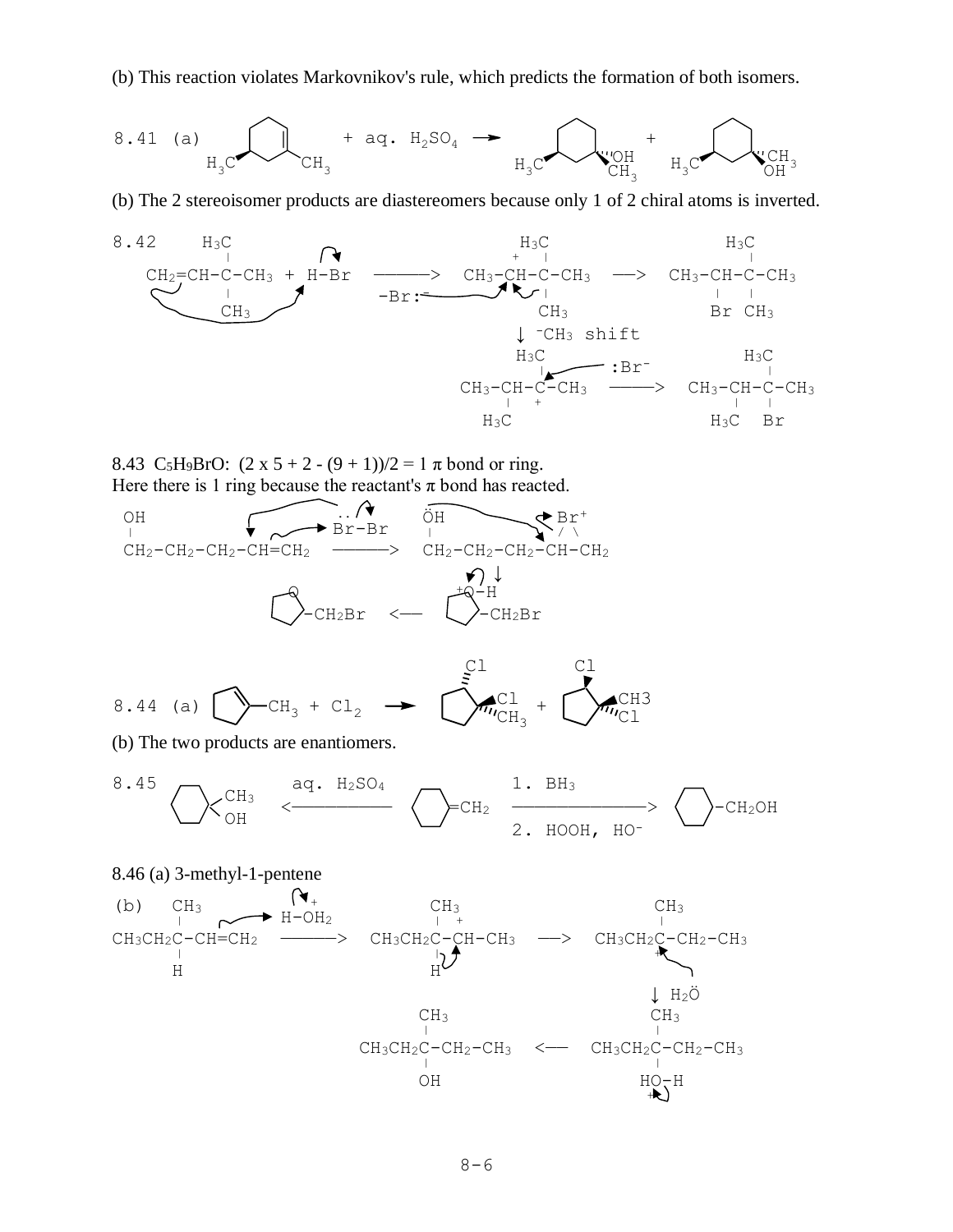8.47 O O E2 1. O3 2. Zn ‖ ‖ -Cl + (CH3)3CO- ——> ————————————> HCCH2CH2CH2CH

8.48 (a) Cl<sub>2</sub>, H<sub>2</sub>O (b) 1. BH<sub>3</sub> 2. HOOH, HO<sup>-</sup> (c) KMnO<sub>4</sub>, HO<sup>-</sup> (d) 1. O<sub>3</sub> 2. Zn (e) -CO<sub>3</sub>H (f) 1. HBr 2.  $Et<sub>3</sub>CO<sup>-</sup>$ 

8.49 (a)  $CH_3-CHOH-CH_3$  (b)  $CH_3-CHBr-CH_2OH$  (c)  $CH_3-HC-CH_2$  $\setminus$ <u>o de la contrada de la contrada de la contrada de la contrada de la contrada de la contrada de la contrada de </u> (d) no rx. (e) CH<sub>3</sub>-CHOH-CH<sub>3</sub> (f) CH<sub>3</sub>-CHOH-CH<sub>2</sub>OH (g) no rx. (h) CH<sub>3</sub>-CHBr-CH<sub>2</sub>Br (i) no rx. (j) CH<sub>3</sub>-CH<sub>2</sub>-CH<sub>2</sub>OH (k) CH<sub>3</sub>-CHCl-CH<sub>3</sub> (l) CH<sub>3</sub>-CH=O + O=CH<sub>2</sub>

8.50 Use Pt, Pd, or Ni without H2. A catalyst should work in either direction.

8.51 No reaction because CH3-CH<sup>3</sup> has no base atom to protonate.

 $(m)$  CH<sub>3</sub>-CH<sub>2</sub>-CH<sub>3</sub>  $(n)$  no rx.



8.56

8.57 (a) the same equation:  $C_6H_{12} + 9 O_2 \longrightarrow 6 CO_2 + 6 H_2O$ (b) Giving more energy while forming the same products, 1-hexene has more enthalpy. This results from its C-C π bond, weaker than any C-C  $\sigma$  bond in cyclohexane.

8.58 (a) the same equation:  $2 C_3H_6 + 9 O_2 \longrightarrow 6 CO_2 + 6 H_2O$ (b) Giving more energy while forming the same products, cyclopropane has more enthalpy. This